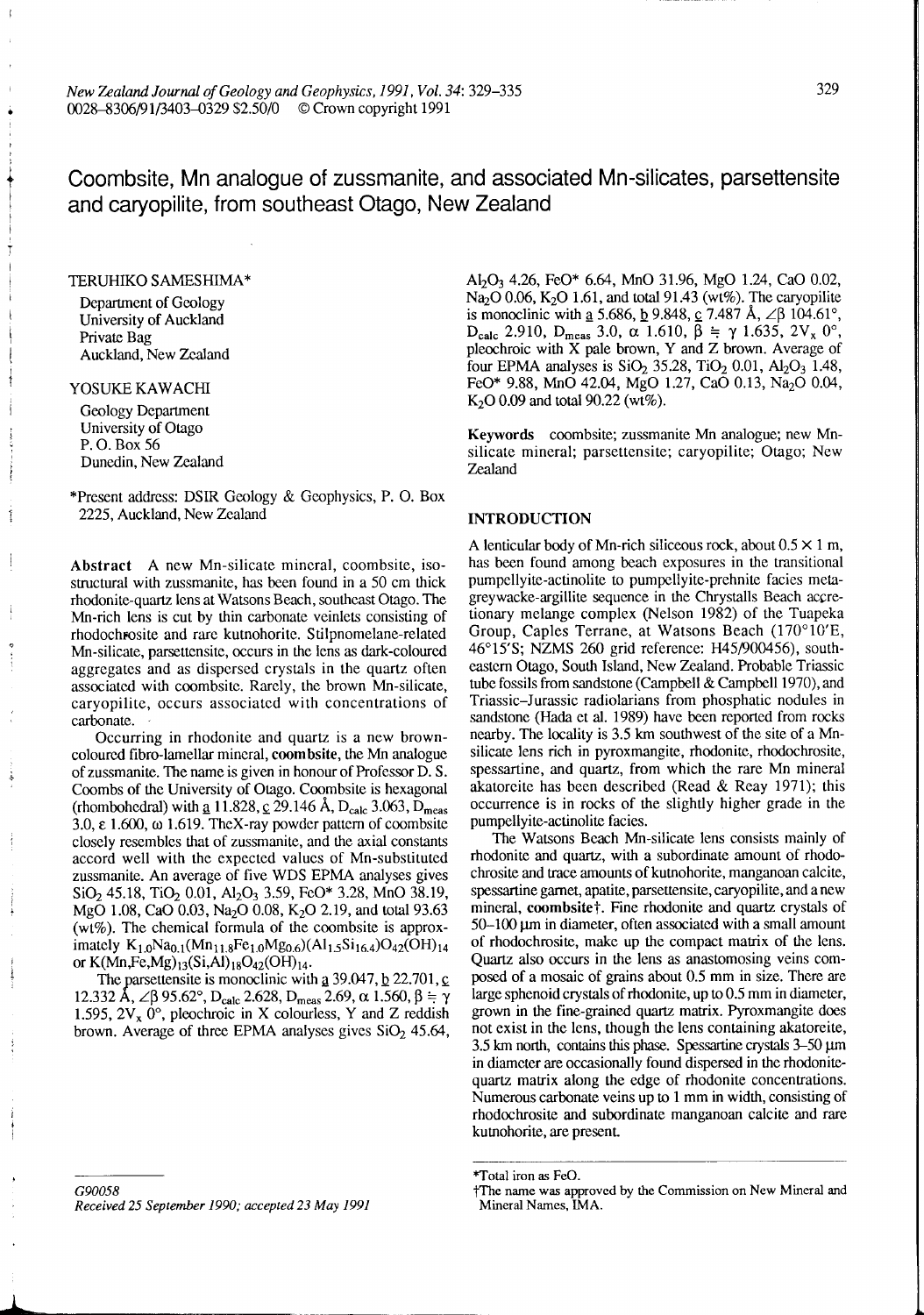330 New Zealand Journal of Geology and Geophysics, 1991, Vol. 34

generation transecting all pre-existing textures including Saxon Coombs, University of Otago. The type material parsettensite aggregates. (OU34460) is deposited in the Museum of the Geology

rhodochrosite and kutnohorite analysed by EPMA\* are shown in Table 1. The rhodonite and spessartine are a low-Fe variety similar to the minerals reported from a small rhodonitespessartine lens in chlorite zone schist at Crown Range, **MINERALOGY OF COOMBSITE, PARSETTENSITE,**  western Otago (Hutton 1957). The Watsons Beach minerds are somewhat more lime rich, though as a whole the chemistry of the minerals from the two localities is similar.

Parsettensite occurs as 100-300 µm diameter flaky crystals aggregated in dark-coloured patches up to 5 cm in size, replacing rhodonite-quartz. Parsettensite also occurs in isolated laths or fan-shaped crystal aggregates in quartz and it is often associated with the new mineral coombsite.

Coombsite is found as brown patchy aggregates a few millimetres in diameter among rhodonite and quartz, sometimes associated with parsettensite and spessartine. Caryopilite occurs rarely as brown aggregates of a few millimetres in size in rhodochrosite concentrations.

There are also thin crosscutting quartz veins of a later Coombsite is named in honour of Professor Douglas generation transecting all pre-existing textures including Saxon Coombs, University of Otago. The type material ettensite aggregates.<br>Chemical compositions of the rhodonite, spessartine, Department, University of Otago, and Smithsonian Institution. Department, University of Otago, and Smithsonian Institution, Washington, D.C., U.S.A. **L** 

ŧ

# **AND CARYOPILITE**

#### **Coombsite, its properties and the relation to zussmanite**

Coombsite consists of aggregates of fibro-lamellar crystals up to 20  $\mu$ m in length, and often shows semispherulitic texture. The crystals are pale brownish yellow with very weak pleochroism  $\omega > \epsilon$ . The mineral has straight extinction, length slow, and first-order red to purple interference colour in standard thin sections.

The powder pattern of coombsite, obtained with an X-ray diffractometer equipped with a graphite monochrometer, from a sample packed in an aluminium holder using Ni-filtered CuK $\alpha$  radiation, closely resembles that of zussmanite (Table CuK $\alpha$  radiation, closely resembles that of zussmanite (Table i 2). Coombsite diffraction line spacings are consistently larger than those of the corresponding zussmanite lines. Relative **\*An** automated 3 spectrometer wavelength dispersive probe **JXA-** intensities of the corresponding lines of the two minerals agree well, except that recorded intensities for zussmanite (hkl)

|  | Table 1 Chemical compositions of rhodonite, spessartine, rhodochrosite, and kutnohorite. |  |
|--|------------------------------------------------------------------------------------------|--|
|--|------------------------------------------------------------------------------------------|--|

|                                                                                  | Rhodonite |                 |         | Spessartine     | Rhodochrosite                 | Kutnohorite                   |                                |
|----------------------------------------------------------------------------------|-----------|-----------------|---------|-----------------|-------------------------------|-------------------------------|--------------------------------|
|                                                                                  | Otago†    | Crown<br>Range‡ | Otago†  | Crown<br>Range‡ | Otago <sup>+</sup>            |                               | Otago <sup>+</sup>             |
|                                                                                  |           |                 |         |                 | Matrix                        | Vein                          |                                |
| SiO <sub>2</sub>                                                                 | 45.90     | 46.42           | 35.40   | 35.87           |                               |                               |                                |
| TiO <sub>2</sub>                                                                 | 0.01      |                 | 0.42    |                 |                               |                               |                                |
| $\text{Al}_2\text{O}_3$                                                          | 0.04      | 0.07            | 20.38   | 20.84           |                               |                               |                                |
| Fe <sub>2</sub> O <sub>3</sub>                                                   |           | 0.11            |         | 0.06            |                               |                               |                                |
| FeO                                                                              | $0.54*$   | 1.49            | $0.10*$ | 1.78            | 0.45                          | 2.00                          | 4.79                           |
| MnO                                                                              | 46,94     | 47.62           | 36.95   | 38.24           | 60.19                         | 57.23                         | 15.64                          |
| MgO                                                                              | 0.09      | 0.92            | 0.00    | 0.22            | 0.02                          | 0.08                          | 3.29                           |
| CaO                                                                              | 6.65      | 3.26            | 6.31    | 2.72            | 0.92                          | 2.12                          | 34.02                          |
| Na <sub>2</sub> O                                                                | 0.02      |                 | 0.01    |                 |                               |                               |                                |
| $K_2O$                                                                           | 0.01      |                 | 0.01    |                 |                               |                               |                                |
| $H_2O^-$                                                                         |           | 0.18            |         | 0.15            |                               |                               |                                |
| Total                                                                            | 100.20    | 100.07          | 99.58   | 99.88           | 61.58                         | 61.43                         | 57.74                          |
| $Q =$                                                                            | 3         | 3               | 12      | 12              |                               |                               |                                |
| Si                                                                               | 0.99      | 1.00            | 2.92    | 2.95            |                               |                               |                                |
| Ti                                                                               | 0.00      |                 | 0.03    | 0.00            |                               |                               |                                |
| Al                                                                               | 0.00      | 0.00            | 1.98    | 2.02            |                               |                               |                                |
| $Fe+3$                                                                           |           | 0.00            |         | 0.02            |                               |                               |                                |
| $Fe^{+2}$                                                                        | 0.01      | 0.03            | 0.01    | 0.12            |                               |                               |                                |
| Mn                                                                               | 0.86      | 0.86            | 2.58    | 2.67            |                               |                               |                                |
| Mg                                                                               | 0.00      | 0.03            | 0.00    | 0.03            |                               |                               |                                |
| Ca                                                                               | 0.15      | 0.08            | 0.56    | 0.24            |                               |                               |                                |
| Na                                                                               | 0.00      |                 | 0.00    |                 |                               |                               |                                |
| K                                                                                | 0.00      |                 | 0.00    |                 |                               |                               |                                |
| Total                                                                            | 2.01      | 2.00            | 8.08    | 8.05            |                               |                               |                                |
| FeCO <sub>3</sub><br>MnCO <sub>3</sub><br>MgCO <sub>3</sub><br>CaCO <sub>3</sub> |           |                 |         |                 | 0.73<br>97.53<br>0.04<br>1.64 | 3.23<br>92.74<br>0.17<br>3.78 | 7.72<br>25.34<br>6.88<br>60.72 |
| Total                                                                            |           |                 |         |                 | 99.94                         | 99.92                         | 100.66                         |

\*Total iron as FeO.

tWatsons Beach, SE Otago. This paper.

\$Hutton (1957).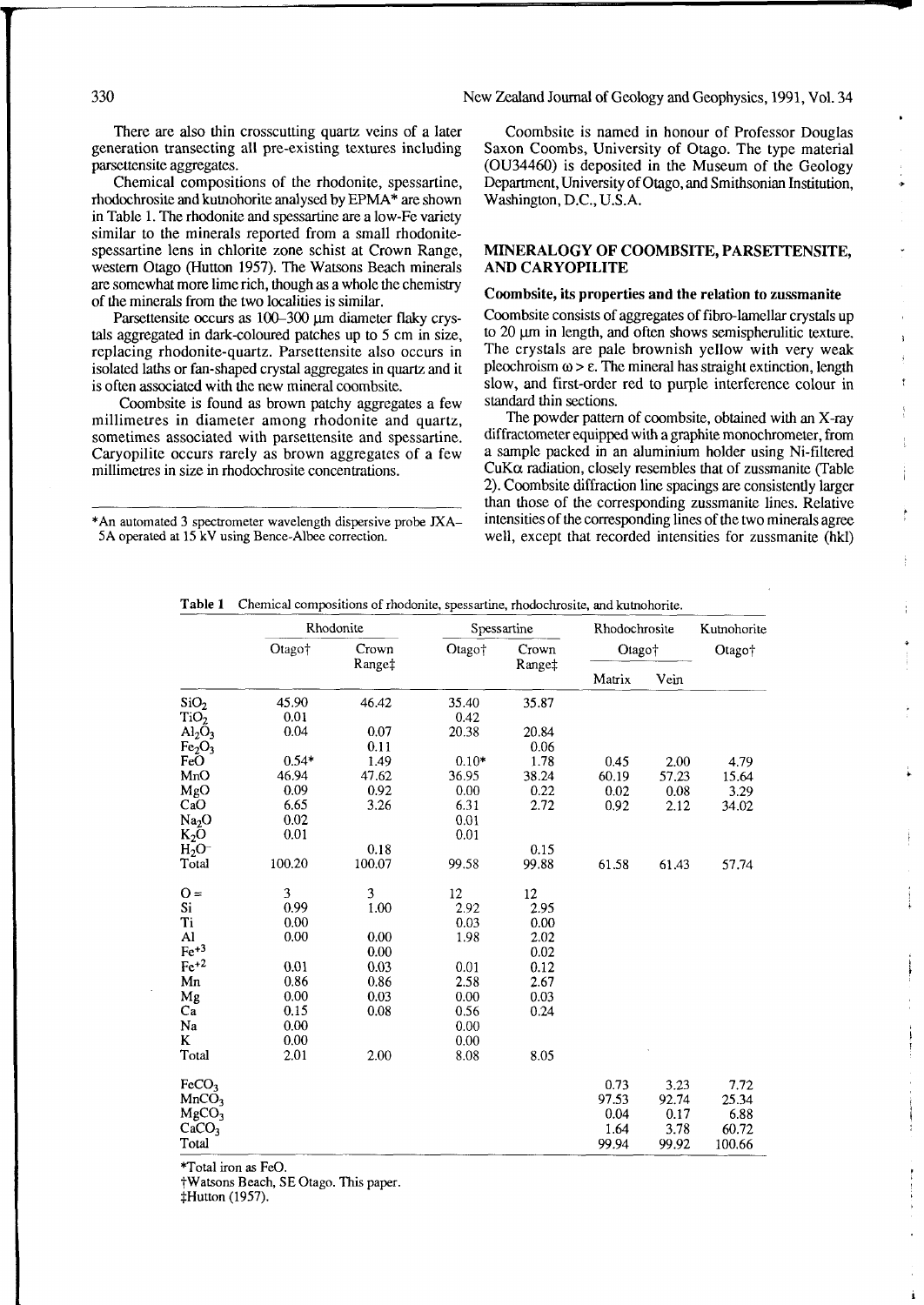#### Sameshima & Kawachi—Coombsite, a new Mn-silicate mineral 331

lines, (306,312), (315,401), and (410,324), are wcakcr than these measured here for coombsite.

The similarities indicate that coombsite has virtually the same crystal structure as zussmanite. Coombsite diffraction lines are indexed by analogy with the known zussmanite data, and axial parameters have been calculated using 9 preferred diffraction lines for 17 indexed atomic planes. The resulting axial parameters are compared with the values for zussmanite that have been newly calculated on the same combination of lines from JCPDS 19-1500\* (Table 2).

The densities of coombsite and zussmanite are calculated on the cell volume and the molecular contents. The values (Table 2) are in keeping with the measured values

The unit cell volume of the Watsons Beach coombsite is 4.8% larger than that of the zussmanite. This corresponds to a 5.7% difference for the ideal Fe and Mn end-members of the assumed zussmanite-coombsite series, and agrees well with the difference for other Fe-Mn oxysalts series (e.g., fayalitetephroite 5.7%, and sidcrite-rhodochrosite 5.8%).

The chemical composition of coombsite is shown in Table 3 along with that of zussmanite avenged from Muir Wood (1980). Cations allocated to 49 oxygens along with the

\*Joint Committee on Powder Diffraction Standards, International Centre for Difhaction Data. Mineral Powder File No. 19-1500.

chemical formula of zussmanite,  $KFe_{13}(A1,Si)_{18}O_{42}(OH)_{14}$ , are also shown. The formula requires 18 cations in the tetrahedral sites, 13 in the octahedral sites, and 1 in the 12 coordination sites, and this is almost fulfilled in both mineral analyses. The Watsons Beach coombsite chemical formula is approx.  $K_{1,0}Na_{0,1}(Mn_{11,8}Fe_{1,0}Mg_{0,6})(Al_{1,5}Si_{10,4})O_{42}$  (OH)<sub>14</sub>, whereas the idealised coombsite formula is  $KMn_{13}(AI, Si)_{18}O_{42}$  $(OH)_{14}$ . The coombsite is too fine grained and too intimately mixed with other phases to allow adequate separation for a direct water determination. The (OH) content is assumed to be as in zussmanite.

Zussmanite was first described from Franciscan metasediments at Laytonville, California, by Agrell et al. (1965). This is still the sole locality at which the mineral has been found. Lopes-Vieira & Zussman (1969) showed the rhombohedral crystal structure with stacked layers of edge-shared Fe-  $(O, OH)$  octahedra, and six-membered ring  $(Si, Al)$ -O tetrahedra, and the layers are linked by rings of three (Si,Al)-O tetrahedra and K ions. The idealised formula of zussmanite based on this structure is  $KFe_{13}(Al,Si)_{18}O_{42} (OH)_{14}$ . The hexagonal true cell contains 3 formula units including 13 Fe(0,OH) octahedra in each layer. Various stacking disorders found in the zussmanite were studied by Jefferson (1976).

Muir Wood (1980) described a zussmanite-related mineral "ZU2" phase associated with zussmanite and also occurring at one other locality (Coos County, Oregon) which contains up

| Coombsite <sup>+</sup> |               | Zussmanite‡ |                         |              |                               | Coombsite†        | Zussmanite‡ |
|------------------------|---------------|-------------|-------------------------|--------------|-------------------------------|-------------------|-------------|
| $d(\AA)$               | I             | d(A)        | I                       | hkl          |                               |                   |             |
|                        |               |             |                         |              | Hexagonal cell                |                   |             |
| 9.68                   | 100           | 9.60        | 100                     | 003          | $\underline{a}(\AA)$          | 11.828(2)         | 11.647(2)   |
|                        |               | 5.82        | 2                       | 104.110      | $\underline{c}(\overline{A})$ | 29.146(9)         | 28.682(6)   |
|                        |               | 4.98        | 4                       | 105, 113     | $V(A^3)$                      | 3531(1)           | 3370(1)     |
| 4.835                  | 30            | 4.78        | 45                      | 006          |                               |                   |             |
| 3.844                  | 5             | 3.78        | 10                      | 107, 205     |                               | Rhombohedral cell |             |
| 3.737                  | 15            | 3.69        | 8                       | 116, 212     | $\underline{a}(\AA)$          | 11.875(4)         | 11.689(3)   |
|                        |               | 3.38        | $\overline{\mathbf{4}}$ | 108, 214     | $\angle$ (°)                  | 59.74 (4)         | 59.76 (3)   |
| 3.241                  | 25            | 3.19        | 25                      | 009, 207     | $V(A^3)$                      | 1177(1)           | 1123(1)     |
|                        |               | 2.92        | $\boldsymbol{2}$        | 208, 220     |                               |                   |             |
| 2.845                  | $\frac{1}{2}$ | 2.79        | $\overline{\mathbf{4}}$ | 119, 217     | Density                       |                   |             |
| 2.793                  | 70            | 2.74        | 10                      | 306, 312     | $D_{calc}$                    | 3.063             | 3.149       |
|                        |               | 2.61        | $\boldsymbol{2}$        | 314, 218     | $D_{meas}$                    | 3.0(1)            | $3.146**$   |
| 2.556                  | 90            | 2.51        | 16                      | 315, 401     |                               |                   |             |
| 2.426                  | 5             | 2.39        | 6                       | 0012         | Refractive indices            |                   |             |
| 2.349                  | 10            | 2.31        | 4                       | 309, 317     | ε                             | 1.600(1)          | $1.623**$   |
| 2.241                  | 50            | 2.20        | 10                      | 410, 324     |                               | pale brownish     | colourless  |
|                        |               | 2.14        | $\boldsymbol{2}$        | 413          |                               | vellow            |             |
| 2.034                  | 10            | 2.00        | $\overline{6}$          | 3110, 416    | ω                             | 1.619(1)          | $1.643**$   |
| 1.940                  | 10            | 1.908       | 8                       | 3111, 2113   |                               | pale brownish     | green       |
|                        |               | 1.806       | 4                       | 2114         |                               | yellow            |             |
|                        |               | 1.731       | 4                       | 3113, 3211   |                               |                   |             |
| 1.6796                 | 12            | 1.653       | 8                       | 3114         |                               |                   |             |
| 1.6385                 | 20            | 1.616       | 10                      | 434, 520     |                               |                   |             |
| 1.6187                 | 15            | 1.594       | 10                      | 0018, 345    |                               |                   |             |
|                        |               | 1.531       | $\boldsymbol{2}$        | 526, 612     |                               |                   |             |
| 1.5334                 | 10            | 1.510       | 6                       | <u> 1316</u> |                               |                   |             |

**Table 2** X-ray powder pattern and physical properties of coombsite and zussmanite (estimated standard deviations are in parentheses).

\* Peak overlapped with rhodochrosite peak.

\*\* Agrell et al. (1965).

?This paper.

\*JCPDS 19-1500. The original data of the University Museum, Department of Geology and Mineralogy, Oxford University gave  $\frac{a}{2}$ , 11.65,  $C_{\text{hex}}$  28.668 Å, whereas Agrell et al. (1965) gave <u>a</u> 11.66, <u>c</u> 28.69 Å.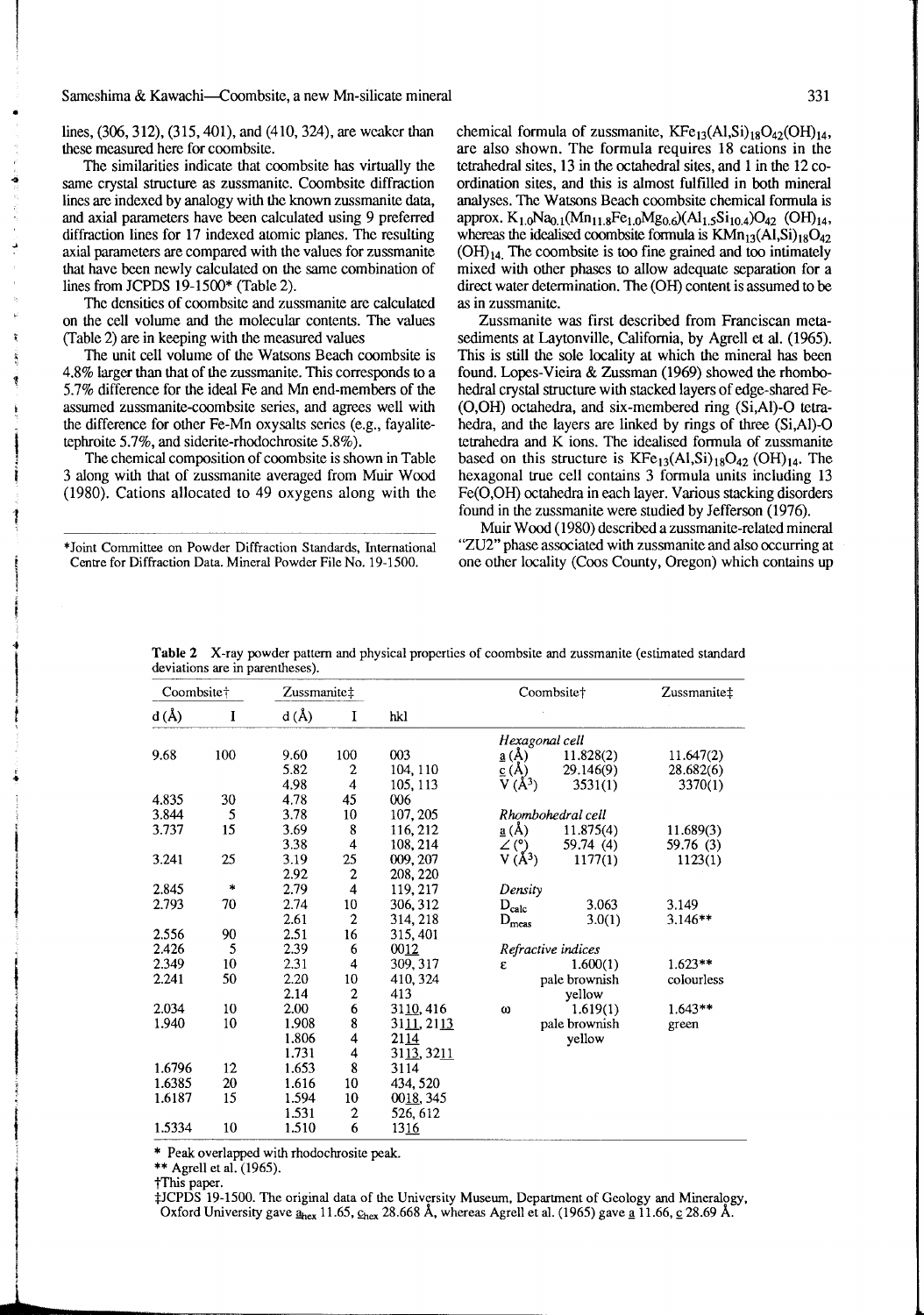to 16.6% MnO. Despite the overall similarity of the powder patterns of this phase and zussmanite, there are some differences which led him to conclude that "ZU2" may have a different structure from zussmanite.

The powder pattern of coombsite differs from those of the "ZU2" phase and of minnesotaite. A manganiferous variety of the latter has been described in association with zussmanite by Muir Wood (1980).

Guggenheim & Eggleton (1987,1988) categorised modulated 2:l layer silicates into "island" and "strip" structure types. Zussmanite, stilpnomelane, and bannisterite are examples of the "island" structures which have a somewhat isolated tetrahedral group "island" in the tetrahedral layer, whereas minnesotaite and ganophyllite have a "strip" structure in the tetrahedral layer. Single crystal diffraction study of coombsite has not been possible due to its fine grain size.

## Parsettensite and caryopilite-their mineralogical properties

Parsettensite occurs in the Mn-silicate lens as aggregates of flaky dark-coloured mineral as well as occasional dispersed crystals in the rhodonite-quartz matrix. The mineral is reddish brown in transmitted light. Its high-order interference colour in sections cut perpendicular to the flakes resembles that of biotite, but the flaky crystals always show narrow sectors and exhibit wavy extinctions. The optical axial angle appears almost zero on the elastic axis X, and the mineral is strongly pleochroic in X colourless, Y and Z reddish brown.The X-ray pattern accords well with the pattern of original parsettensite reported by Geiger (1948, also JCPDS 25-8). In Table 4 are

| Table 3 | Chemical compositions of coombsite and zussmanite. |  |
|---------|----------------------------------------------------|--|
|---------|----------------------------------------------------|--|

|                         | Coombsite† | Zussmanite‡ |  |
|-------------------------|------------|-------------|--|
| SiO <sub>2</sub>        | 45.18      | 47.40       |  |
| TiO <sub>2</sub>        | 0.01       | 0.02        |  |
| $\text{Al}_2\text{O}_3$ | 3.59       | 3.76        |  |
| $FeO*$                  | 3.28       | 36.23       |  |
| MnO                     | 38.19      | 1.96        |  |
| MgO                     | 1.08       | 1.89        |  |
| CaO                     | 0.03       | 0.07        |  |
| Na <sub>2</sub> O       | 0.08       | 0.22        |  |
| $K_2O$                  | 2.19       | 1.78        |  |
| Total                   | 93.63      | 93.33       |  |
| $Q = 49$                |            |             |  |
| S <sub>i</sub>          | 16.41      | 16.87       |  |
| Ti                      | 0.00       | 0.01        |  |
| Al                      | 1.54       | 1.58        |  |
| Fe                      | 1.00       | 10.78       |  |
| Мn                      | 11.75      | 0.59        |  |
| Mg                      | 0.58       | 1.00        |  |
| Ca                      | 0.01       | 0.03        |  |
| Na                      | 0.06       | 0.15        |  |
| K                       | 1.01       | 0.81        |  |
| Total                   | 32.36      | 31.82       |  |
| Si+Al                   | 17.95      | 18.45       |  |
| $M^{**}$                | 13.34      | 12.40       |  |

\* Total iron as FeO.

 $*M = Fe + Mn + Mg + Ca.$ 

?This paper. Average of 5 EPMA analyses.

\$Average of 13 EPMA analyses from Muir Wood's (1980) 15 data in appendix 3. Numbers of analyses averaged are: 3,4, 12, 21.22, 27, 59, 60, 65, 68, 76, 85, and 86. Numbers 50 and 66 are not included in the average as they are abnormally high in MnO contents.

shown data from Watsons Beach and original data from Parsettens along with those reported by Guggenheim & Eggleton (1988).

خ

Parsettensite has been regarded as the Mn equivalent of stilpnomelane (Geiger 1948), but Ozawa et al. (1986) showed by single crystal electron diffraction of parsettensite from the original locality and of a similar mineral from Kumahata, Kumamoto, Japan, that the unit cell contains  $7 \times 7$  Mn(O,OH) octahedra, arranged in a different manner from stilpnomelane. They gave **a** 39.1 Å,  $\underline{b} = \underline{a}\sqrt{3}$  22.6 Å and  $d_{001}$  12.6 Å monoclinic unit cell. Two possible unit cells may be deduced from their data, one is with approximately  $\angle \beta$  95.6°, <u>a</u> 39.0, <u>b</u> 22.7, and c 12.4 Å, and another approximately  $\angle$  $\beta$  120.7°, a 39.3, 22.8, and **E** 14.5 A. Guggenheim & Eggleton (1988) used the latter axial setting. **As** their data contain questionable line indexing, re-indexing of their data was carried out. According to our calculations, reasonable indices can not be given for several of their diffraction lines, and those lines have no equivalents in Geiger's (1948) data from Parsettens as well as in our Watsons Beach material. The axial parameters calculated for the parsettensite using  $\angle \beta$  120.7° setting led to larger cell volumes which did not give plausible calculated densities. Therefore the three parsettensite data were indexed using  $\angle \beta$  95.6°. The results are shown in Table 4. Many of the additional lines of Guggenheim & Eggleton's (1988) data do not fit to any reasonable indices. The axial parameters in Table 4 are calculated using selected data.

The chemical composition of the Watsons Beach parsettensite (average of three results) is shown in Table 5, along with the analytical data of the minerals from the original locality, Parsettens, Switzerland (Jakob 1923), and Kumahata, Japan (Ozawa et al. 1986). The chemical formula of parsettensite deduced from the chemical analyses and the half cell content shown by Ozawa et al. (1986) is K<sub>2</sub>(Mg,Fe,Mn)<sub>49</sub>(Al,Si)<sub>72</sub>O<sub>168</sub>(OH)<sub>42</sub> 28H<sub>2</sub>O.

Densities calculated on the basis of  $O_{336}$ (OH) $_{84}$  56H<sub>2</sub>O per unit cell gave reasonable values as compared to the measured values. The  $K<sub>2</sub>O$  content of Watsons Beach parsettensite is widely variable between 1 and 10%, according to EDS done at Australian National University using TPD probe, as well as WDS at Otago University. To minimise K migration, the analyses were carried out under various analytical conditions including different beam current, beam size, peak and background measurement times, and sample movement at various speeds during analyses. While other elemental concentrations vary slightly,  $SiO<sub>2</sub>$  concentrations change in reciprocal relation to those of  $K<sub>2</sub>O$ . Unusually high concentration of  $K<sub>2</sub>O$  in EPMA analyses was observed by Plimer (1977) in a structurally similar mineral, bannisterite, from Broken Hill, Australia. Craw (1981) observed an increase of K concentration in stilpnomelane if the beam was trained on the same spot for an extended period. High concentration of K in the Watsons Beach parsettensite is not likely to be an artefact as in the case of Craw (1981) but the reason for the phenomenon is not clear. The most likely three analyses are chosen to get the listed average in Table 5.

The Watsons Beach parsettensite contains a considerable amount of Fe and would better be called an Fe-rich or ferroan parsettensite. The cell volume of this mineral is smaller than the parsettensite from the original locality, and the density and refractive indices are higher.

Caryopilite occurs as brown patchy aggregates a few millimetres in size in rhodochrosite-rich portions of the Mnsilicate lens. Under the microscope, the mineral is seen as pale-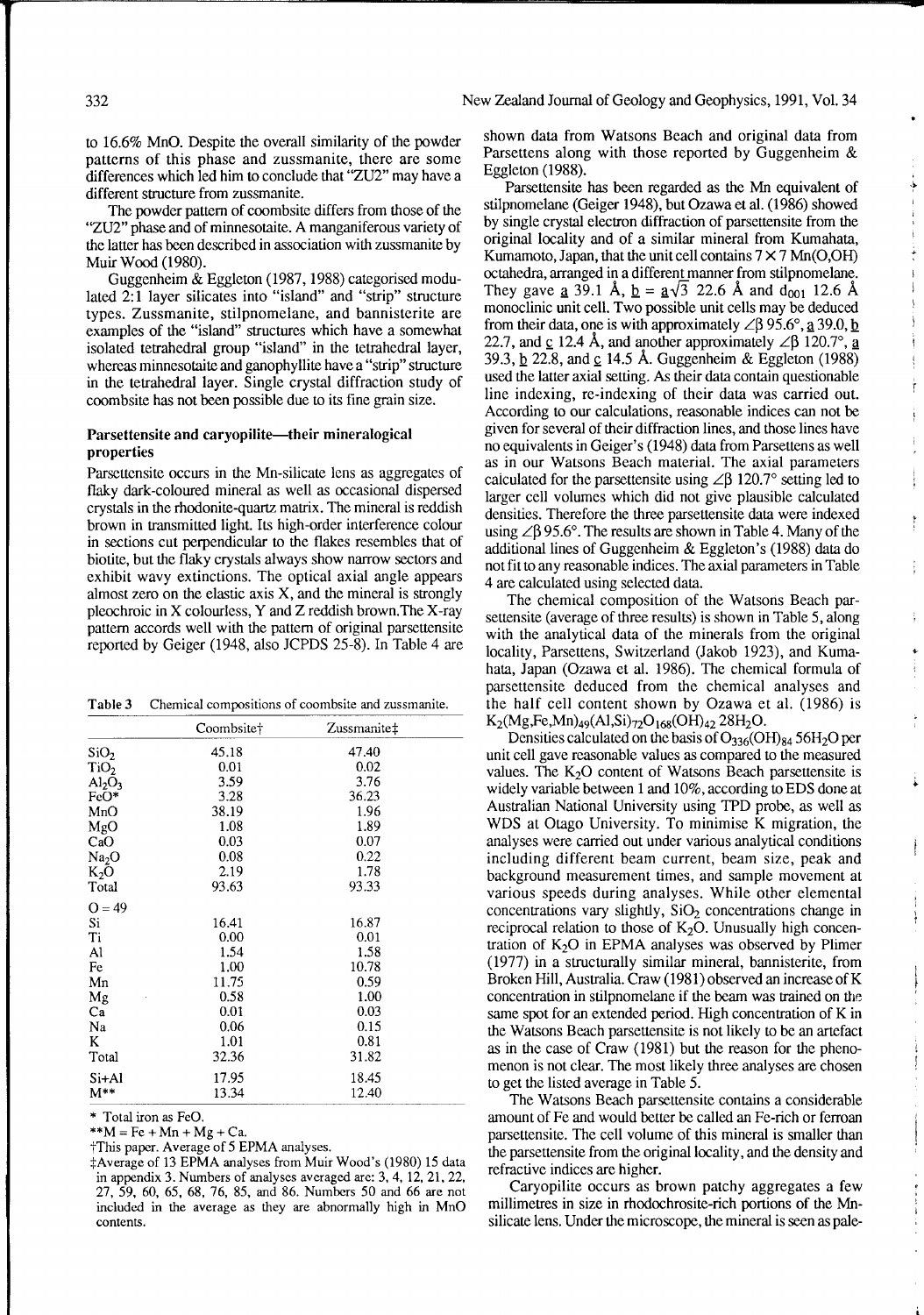-

brown pleochroic scaly crystals 40 **pm** in length. **A** small amount of parsettensite CO-exists with it.

X-ray powder pattern, physical properties, and chemistry of the caryopilite are in good accordance with those of the caryopilite from the original locality, Pajsberg, Sweden (Hamberg 1889; Larsen 1925; Kato 1963), a mineral from Ichinomata mine, Kumamoto, Japan (Yoshimura et al. 1958; also JCPDS 31-831), and the one from Hurricane Claim, Olympic Peninsula, Washington, U.S.A. (Guggenheim et al. 1982). The data for the four caryopilites are shown in Table 6. Yoshimura et al. (1958) gave a one-layer monoclinic cell for the Ichinomata caryopilite, with  $\underline{a} = \underline{b}\sqrt{3}$ ,  $\underline{b}$  9.8,  $\underline{c}$  7.5 Å, and  $\angle$ B 104.6°. Guggenheim et al. (1982) found in their caryopilite X-ray powder patterns a small amount of trigonal phase in addition to monoclinic host. The trigonal phase gave only **weak** characteristic diffraction lines, however, and is not found in other records including Watsons Beach material. In Table 6, only monoclinic (1M) phase lines are shown, although the data from Washington show additional trigonal phase lines. Axial parameters of the four caryopilites have been newly calculated based on the indexing given by Guggenheim et al. (1982).

The Washington mineral has a larger cell volume than the other three minerals. This is in accord with the chemical compositions and calculated cell contents of the mineral (Table 7) as it has more large-sized Mn ions and less smallsized Fe and Mg ions **than** the minerals from other localities. The densities calculated using formulae of the type (Mn,  $Mg$ ,Fe)<sub>6</sub>Si<sub>4</sub>O<sub>10</sub>(OH)<sub>8</sub> with one formula unit per unit cell are in keeping with the measured values,  $D_{meas}$  (Table 6).

**Table 4** X-ray powder pattern, cell dimensions, and properties of parsettensite (estimated standard deviations are in parentheses).

|                                 | Otago*     |                          | Parsettens† |                            | Parsettens‡ |                       |                         |
|---------------------------------|------------|--------------------------|-------------|----------------------------|-------------|-----------------------|-------------------------|
|                                 | d(A)       | I                        | d(A)        | $\mathbf I$                | d(A)        | $\mathbf I$           | hkl                     |
|                                 | 12.55      | 100                      | 12.1        | 100                        | 12.62       | 200                   | 001                     |
|                                 |            |                          |             |                            | 11.37       | 40                    | 020                     |
|                                 |            |                          |             |                            | 9.62        | 25                    |                         |
|                                 |            |                          |             |                            | 8.62        | 15                    |                         |
|                                 |            |                          |             |                            | 7.34        | 10                    |                         |
|                                 | 6.23       | 7                        | 6.2         | 20                         | 6.27        | 30                    | 102,002                 |
|                                 | 4.545      | $\overline{4}$           | 4.5         | 40                         | 4.51        | 50                    | 721                     |
|                                 |            |                          |             |                            | 4.28        | 30                    | $71\overline{2}$        |
|                                 | 4.167      | 9                        | 4.2         | 60                         | 4.195       | 50<br>24 <sub>b</sub> | $10\overline{3}$<br>123 |
|                                 | 3.794      | $\overline{\mathbf{4}}$  | 3.84        | 50                         | 3.78        |                       |                         |
|                                 | 3.676      | 14                       | 3.70        | 50<br>20                   | 3.70        | 50 <sub>b</sub>       | 722<br>070              |
|                                 | 3.243      | 7                        | 3.26        | 50                         | 3.145       | 40                    | 713                     |
|                                 | 3.118      | 7                        | 3.14        |                            | 3.006       | 15                    |                         |
|                                 |            |                          |             |                            | 2.923       | 20                    |                         |
|                                 | 2.784      | $\overline{\mathcal{L}}$ | 2.79        | 80                         | 2.791       | 70                    | $71\bar{4}$             |
|                                 |            |                          |             |                            | 2.708       | 20                    |                         |
|                                 | 2.635      | 21                       | 2.65        | 100                        | 2.639       | 100                   | 1411                    |
|                                 |            |                          |             |                            | 2.512       | 20                    | 772                     |
|                                 |            |                          |             |                            | 2.464       | 15                    | 015                     |
|                                 | 2.408      | 14                       | 2.42        | 50                         | 2.417       | 60                    | $140\overline{3}$       |
|                                 |            |                          | 2.36        | 40                         |             |                       | $\overline{77}3$        |
|                                 | 2.167      | 7                        | 2.18        | 40                         | 2.174       | 40                    | 1404                    |
|                                 |            |                          | 2.04        | 20                         |             |                       | 1472, 106               |
|                                 | 1.935      | 6                        | 1.943       | 10                         |             |                       | $140\bar{5}$            |
|                                 |            |                          |             |                            | 1.628       | 70                    | 2103                    |
|                                 |            |                          |             |                            | 1.615       | 45                    | 0140                    |
|                                 |            |                          |             |                            | 1.575       | 35                    | 1416                    |
|                                 |            |                          |             |                            | 1.570       | $\mathbf{1}$          |                         |
|                                 |            |                          |             |                            | 1.516       | 20                    | $72\overline{8}$        |
| $\underline{a}(\mathring{A})$   | 39.047(7)  |                          | 39.28(2)    |                            | 39.04(1)    |                       |                         |
| $\underline{b}(\check{A})$      | 22.701(7)  |                          | 22.59(2)    |                            | 22.610(5)   |                       |                         |
| $\underline{c(A)}$              | 12.332(3)  |                          | 12.38(2)    |                            | 12.427(6)   |                       |                         |
| $\angle \beta$ (°)              | 95.62(1)   |                          | 95.7(1)     |                            | 95.67(3)    |                       |                         |
| $V(A^3)$                        | 10879(5)   |                          | 10928(24)   |                            | 10916(7)    |                       |                         |
| $\mathbf{D}_{\text{calc}}$      | 2.628      |                          | 2.581       |                            |             |                       |                         |
| $\mathbf{D}_{\text{meas}}$      | 2.69       |                          | 2.59        |                            |             |                       |                         |
| α                               | 1.560(1)   |                          | 1.546       |                            |             |                       |                         |
| β                               | 1.595(1)   |                          |             |                            |             |                       |                         |
| $\gamma$ <sub>2</sub> $V_x$ (°) | 1.595(1)   |                          | 1.576       |                            |             |                       |                         |
|                                 | 0          |                          |             |                            |             |                       |                         |
| X                               | colourless |                          |             | clear yellow to colourless |             |                       |                         |
| Y, Z                            |            | reddish brown            |             | light greenish yellow      |             |                       |                         |

\*Watsons Beach, SE Otago. This paper.

tJCPDS 25-8: X-ray data from Geiger (1948); other physical properties from Jakob (1923).

\*Guggenheim & Eggleton (1988). hkls are re-indexed.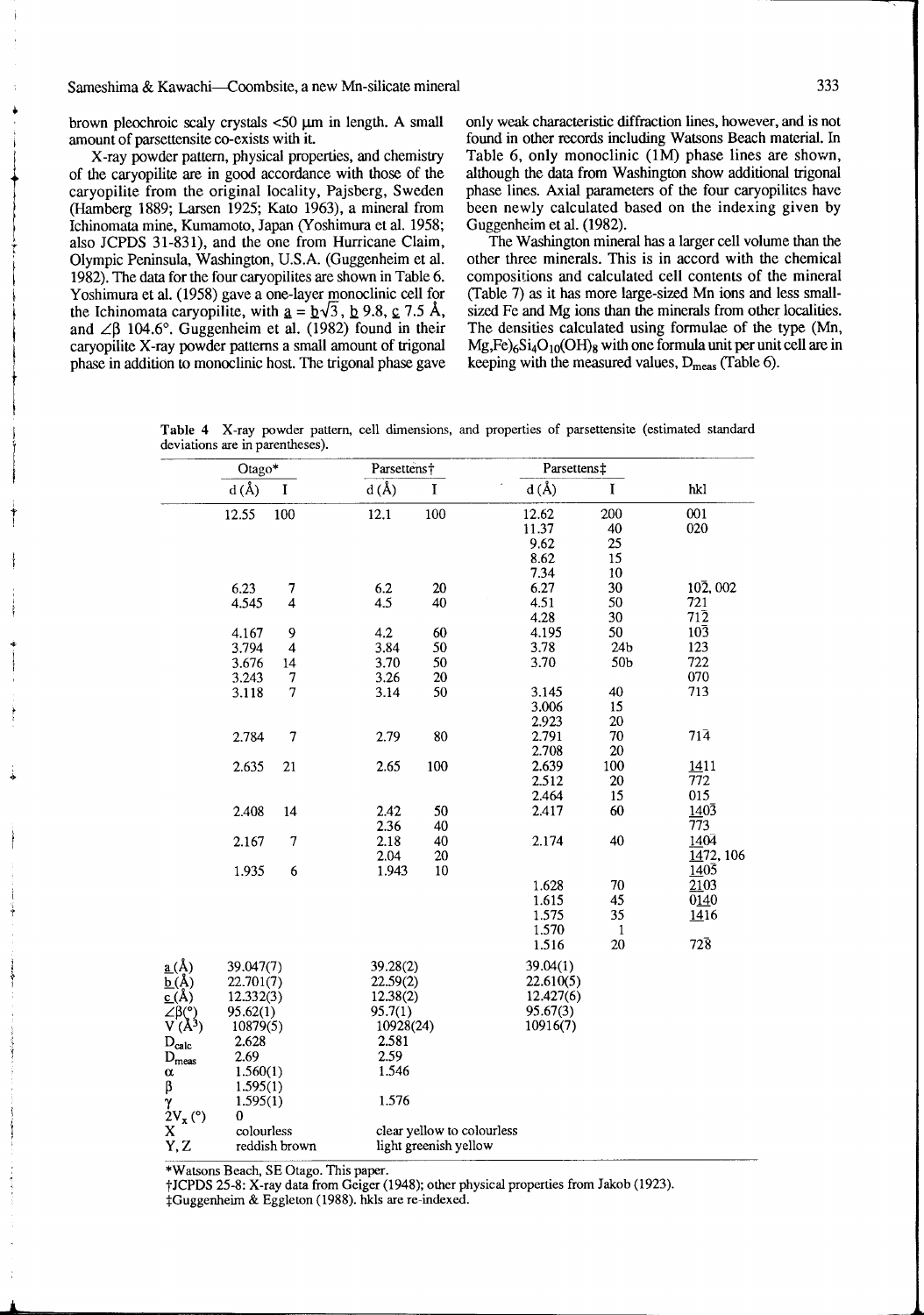**Table 5** Chemical compositions of parsettensite.

|                                | Otago† | Kumahata‡ | Parsettens |
|--------------------------------|--------|-----------|------------|
| SiO <sub>2</sub>               | 45.64  | 45.80     | 42.90      |
| TiO <sub>2</sub>               | 0.00   | 0.02      |            |
| $\text{Al}_2\text{O}_3$        | 4.26   | 4.43      | 4.35       |
| $V_2O_5$                       |        |           | 0.32       |
| Fe <sub>2</sub> O <sub>3</sub> |        |           | 0.35       |
| FeO*                           | 6.64   | 0.68      |            |
| MnO                            | 31.96  | 36.20     | 34.43      |
| MgO                            | 1.24   | 2.58      | 2.70       |
| $_{\rm CaO}$                   | 0.02   | 0.22      | Ь.         |
| Na <sub>2</sub> O              | 0.06   |           | 0.20       |
| $K_2O$                         | 1.61   | 0.77      | 0.94       |
| $H_2O^+$                       |        |           | 9.66       |
| $_{\rm H_2O^-}$                |        |           | 3.15       |
| Total                          | 91.43  | 90.70     | 99.27**    |
| $O = 189$                      |        |           |            |
| Si                             | 64.19  | 63.99     | 63.41      |
| Al                             | 7.06   | 7.29      | 7.58       |
| $Fe^{+3}$                      |        |           | 0.39       |
| $\rm Fe^{+2}$                  | 7.81   | 0.79      |            |
| Mn                             | 38.07  | 42.84     | 43.04      |
| Mg                             | 2.60   | 5.37      | 5.93       |
| Ca                             | 0.03   | 0.33      |            |
| Na                             | 0.16   |           | 0.57       |
| K.                             | 2.89   | 1.37      | 1.77       |
| Total                          | 122.81 | 121.98    | 122.69     |

à.

÷  $\frac{1}{\sqrt{2}}$ 

 $\ddot{\ddot{\cdot}}$ 

ţ

ţ.

 $\mathbf{j}$ 

| Table 7                        | Chemical compositions of caryopilite. |            |             |             |  |  |  |
|--------------------------------|---------------------------------------|------------|-------------|-------------|--|--|--|
|                                | Otago†                                | Pajsberg†† | Ichinomata‡ | Washington§ |  |  |  |
| SiO <sub>2</sub>               | 35.28                                 | 36.16      | 35.54       | 35.4        |  |  |  |
| TiO <sub>2</sub>               | 0.01                                  |            |             |             |  |  |  |
| $\rm Al_2\bar O_3$             | 1.48                                  | 0.35       | 1.74        | 0.78        |  |  |  |
| Fe <sub>2</sub> O <sub>3</sub> |                                       | 1.33       |             |             |  |  |  |
| $FeO*$                         | 9.88                                  |            | 1.06        | 0.72        |  |  |  |
| MnO                            | 42.04                                 | 46.46      | 47.00       | 52.1        |  |  |  |
| MgO                            | 1.27                                  | 4.80       | 3.76        | 0.58        |  |  |  |
| CaO                            | 0.13                                  | 0.28       | 1.25        | 0.00        |  |  |  |
| Na <sub>2</sub> O              | 0.04                                  |            |             | 0.15        |  |  |  |
| $K_2\bar{O}$                   | 0.09                                  | $0.20**$   |             | 0.02        |  |  |  |
| $H_2^-O^+$                     |                                       | 9.81       | 8.68        |             |  |  |  |
| $H_2O^-$                       |                                       |            | 1.41        |             |  |  |  |
| Total                          | 90.22                                 | 99.85***   | 100.44      | 89.75       |  |  |  |
| $Q = 14$                       |                                       |            |             |             |  |  |  |
| Si                             | 4.11                                  | 4.17       | 4.07        | 4.22        |  |  |  |
| Ti                             | 0.00                                  |            |             |             |  |  |  |
| Al                             | 0.20                                  | 0.05       | 0.24        | 0.11        |  |  |  |
| Fe                             | 0.96                                  | 0.12       | 0.10        | 0.07        |  |  |  |
| Mn                             | 4.25                                  | 4.54       | 4.58        | 5.26        |  |  |  |
| Mg                             | 0.22                                  | 0.83       | 0.64        | 0.10        |  |  |  |
| Ca                             | 0.02                                  | 0.03       | 0.15        | 0.00        |  |  |  |
| Na                             | 0.01                                  |            |             | 0.03        |  |  |  |
| K                              | 0.01                                  |            |             | 0.00        |  |  |  |
| Total                          | 9.78                                  | 9.74       | 9.78        | 9.79        |  |  |  |

\* Total iron as FeO.

\*\* Total alkalis as oxides.

\* Total iron as FeO.<br>
\*\*\*Includes CO<sub>2</sub> 0.25 and HCl 0.02.<br>
+Watsons Beach, SE Otago. This proposed.

\*Watsons Beach, SE Otago. This paper.<br>\*\*Hamberg (1889) and Larsen (1925).

twatsons Beach, SE Otago. This paper. Average of 3 EPMA analyses.<br>#Ozawa et al. (1986).

\$Ozawa et al. (1986). tYoshirnura et al. (1958). also JCPDS 31-831. \$Guggenheim et al. (1982). The atomic allotment is recalculated.

|                                  | Otago*    |     | Pajsberg†     |                 | Ichinomata‡ |        | Washington§ |                  | 1M                     |
|----------------------------------|-----------|-----|---------------|-----------------|-------------|--------|-------------|------------------|------------------------|
|                                  | d(A)      | I   | $d(\AA)$      | I               | $d(\AA)$    | I      | $d(\AA)$    | I                | hkl                    |
|                                  | 7.22      | 100 | 7.31          | 100             | 7.28        | 100    | 7.30        | 80               | 001                    |
|                                  | 3.62      | 50  | 3.63          | 80              | 3.63        | 60     | 3.639       | 50               | 002                    |
|                                  | 2.814     | 30  | 2.797         | 40              | 2.81        | 70     | 2.825       | 60               | 201, 130               |
|                                  | 2.520     | 75  | 2.508         | 70              | 2.51        | 90     | 2.521       | 100              | 202, 131               |
|                                  |           |     |               |                 |             |        | 2.427       | 7                | 003                    |
|                                  | 2.346     | 30  | 2.308         | 20              | 2.37        | $10\,$ | 2.382       | 20               | 201, 132               |
|                                  | 2.100     | 15  | 2.103         | 20 <sub>b</sub> | 2.10        | 40     | 2.101       | 35               | $20\overline{3}$ , 132 |
|                                  | 1.966     | 7   | 1.973         | 10b             | 1.97        | 10     | 1.968       | 20               | 202, 133               |
|                                  |           |     | 1.800         | 10 <sub>b</sub> | 1.80        | 5      | 1.820       | $\boldsymbol{2}$ | 004                    |
|                                  | 1.725     | 12  | 1.728         | 10 <sub>b</sub> | 1.73        | 10     | 1.731       | 25               | 204, 133               |
|                                  | 1.641     | 17  | 1.634         | 20              | 1.634       | 50     | 1.643       | 35               | 060, 331               |
|                                  |           |     |               |                 |             |        | 1.626       | 20               | 203, 134               |
|                                  | 1.601     | 12  |               |                 | 1.595       | 30     | 1.603       | 25               | 061, 330, 332          |
| $\underline{a}(\stackrel{1}{A})$ | 5.686(2)  |     | 5.654(6)      |                 | 5.662(2)    |        | 5.6927(5)   |                  |                        |
| $\underline{b}(A)$               | 9.848(2)  |     | 9.80(2)       |                 | 9.805(3)    |        | 9.8595(8)   |                  |                        |
| $\mathfrak{C}(\mathsf{A})$       | 7.487(3)  |     | 7.542(9)      |                 | 7.533(3)    |        | 7.5095(7)   |                  |                        |
| $\angle \beta$ (°)               | 104.61(3) |     | 104.15(9)     |                 | 104.46(3)   |        | 104.646(8)  |                  |                        |
| $V(\lambda^3)$                   | 405.6(2)  |     | 405.3(9)      |                 | 405.0(3)    |        | 407.79(6)   |                  |                        |
| $\mathbf{D}_{\text{calc}}$       | 2.910     |     | 2.835         |                 | 2.852       |        | 2.904       |                  |                        |
| $D_{meas}$                       | 3.0(1)    |     | $2.83 - 2.91$ |                 | 2.87        |        |             |                  |                        |
| α                                | 1.610     |     | 1.603         |                 | 1.6055      |        |             |                  |                        |
| β                                | 1.635     |     | 1.632         |                 | 1.6325      |        |             |                  |                        |
| $\gamma$                         | 1.635     |     | 1.632         |                 | 1.6325      |        |             |                  |                        |

**Table 6** X-ray powder pattern, cell dimensions, and physical properties of caryopilite (estimated standard deviations are in parentheses).

\*Watsons Beach, SE Otago. This paper.

tKato (1963).

SYoshirnura et al. (1958), also JCPDS 31-831.

\$Guggenheim et al. (1982), partial data. Weak lines due to the trigonal phase and 13 additional lines down to 1.087 A are given in the original table.

Note: Axial parameters and densities are newly calculated for all listed caryopilites using the hkl of Guggenheim et al. (1982).